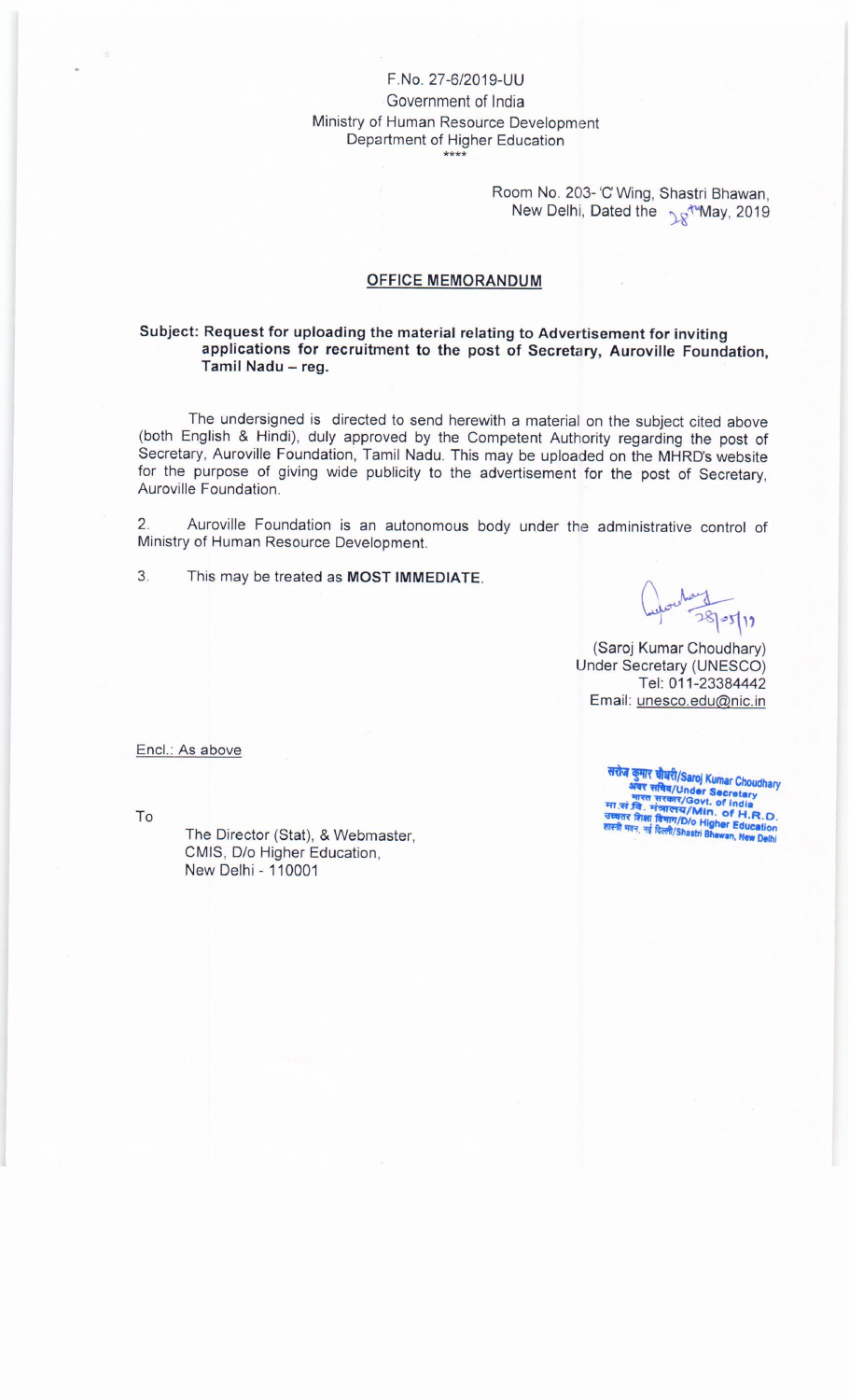Government of India Ministry of Human Resource Development Department of Higher Education

............

**Applications are invited for the post of Secretary, Auroville Foundation in the pay scale of Rs.1,44,200-2,18,200/- (level 14) (equivalent corresponding Pay Scale of PB-4 – Rs. 37,400-67,000 + Grade Pay of Rs. 10,000 as per 6th CPC).**

The methods of recruitment are as follows:-

#### **Composite method of recruitment**:

#### 1. **Deputation:**

Officers of the Services under the Union, the States and the Union Territories holding posts corresponding to that of Joint Secretary in the Central Government in the parent cadre/department on regular basis for a minimum period of 3 years.

#### 2. **Promotion:**

Officers serving on the establishment of Auroville Foundation in posts corresponding to that of Director/Deputy Secretary in the Central Government on regular basis for a minimum period of 8 years.

#### 3. **On Foreign Service** :

Persons serving in the Universities recognized by the Central Government, the institutions declared by the Central Government as "Deemed Universities" and the institutions recognized by the Central Government as institutions of higher education, research and training in analogous posts on regular basis for a minimum period of 3 years;

#### 4. **On Contract Basis** :

- a. Persons having superannuated on having attained the prescribed age of retirement or have retired honourably on voluntary basis from (1) services under the Union, the States and the Union Territories and (2) Universities, Deemed Universities and recognized institutions of higher education, research and training; and
- b. Persons serving in institutions of higher learning, research and/or training other than those mentioned in sub-para (a) supra.

#### **Qualifications:-**

#### 1. **Essential:**

Possess a minimum of 10 years of working experience in administration including financial administration or 10 years of teaching and or research and administrative experience as Reader or in equivalent post in an approved university or an approved institution of higher learning, and/or training

#### 2. **Desirable:**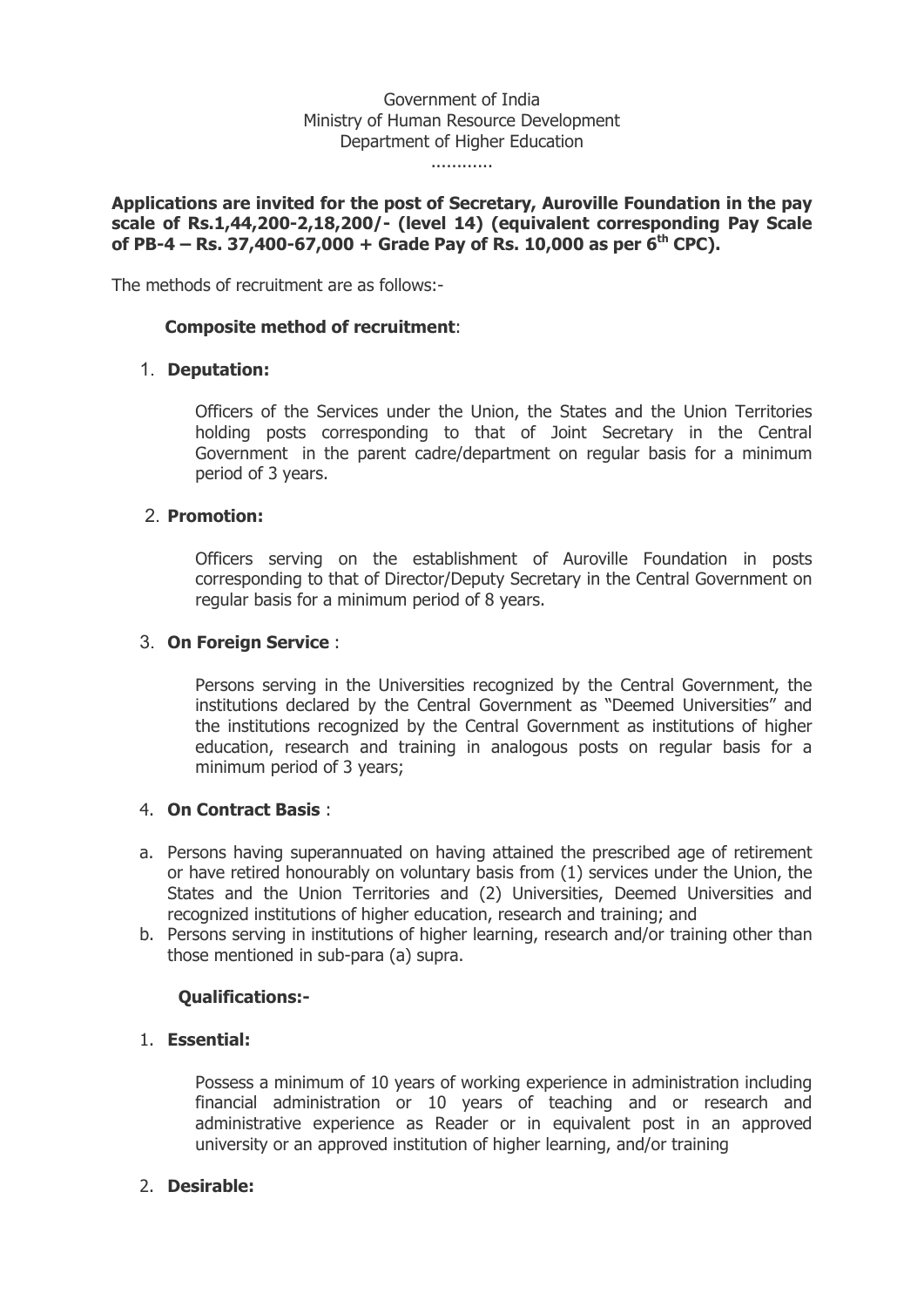Possess understanding and belief in the ideals of life-long education and human unity.

## **Tenure of Office:-**

- 1. In the case of an officer on deputation, the period of deputation including the period of deputation in another similar posts held immediately preceding this appointment in the Central Government's any other organization/department shall not exceed 3 years extendable by another three years or 65 years of age, whichever is earlier.
- 2. In the case of an officer on promotion, the tenure of office will be co-terminus with the prescribed date of superannuation;
- 3. In the case of an officer on Foreign Service, the tenure of office shall not exceed three years extendable by another three years or 65 years of age, whichever is earlier; and
- 4. In the case of person outsourced from open market on contract basis, the tenure office shall not exceed 3 years extendable by another three years or 65 years of age, whichever is earlier.

## **Age Limit**

- 1. The maximum of age limit for appointment in the case of persons appointed on deputation or on Foreign Service shall be 56 years or age; and
- 2. The Maximum age limit for a person outsourced from open market and or appointed on contract basis shall be 62 years or age. (The date of computing the age of the candidate, in every case, shall be the closing date for the receipt of the application as notified.)

## **Closing date for receipt of applications is 30th June, 2019.**

- The interested candidates may apply to Shri Siljo V.K., Director (ICC), Department of Higher Education, Ministry of Human Resource Development, Room. No.212 C Wing, Shastri Bhawan, Dr. Rajendra Prasad Road, New Delhi 110001, by post (or) by email (scanned copy of signed application) to vk.siljo@nic.in.
- The candidates are requested to submit their CV, recent passport size photograph and copies of supporting documents along with their application.
- The candidates should mention their contact number and email ID mandatorily, in the CV.
- The short listed candidates would be invited to appear for interaction before the Selection Committee.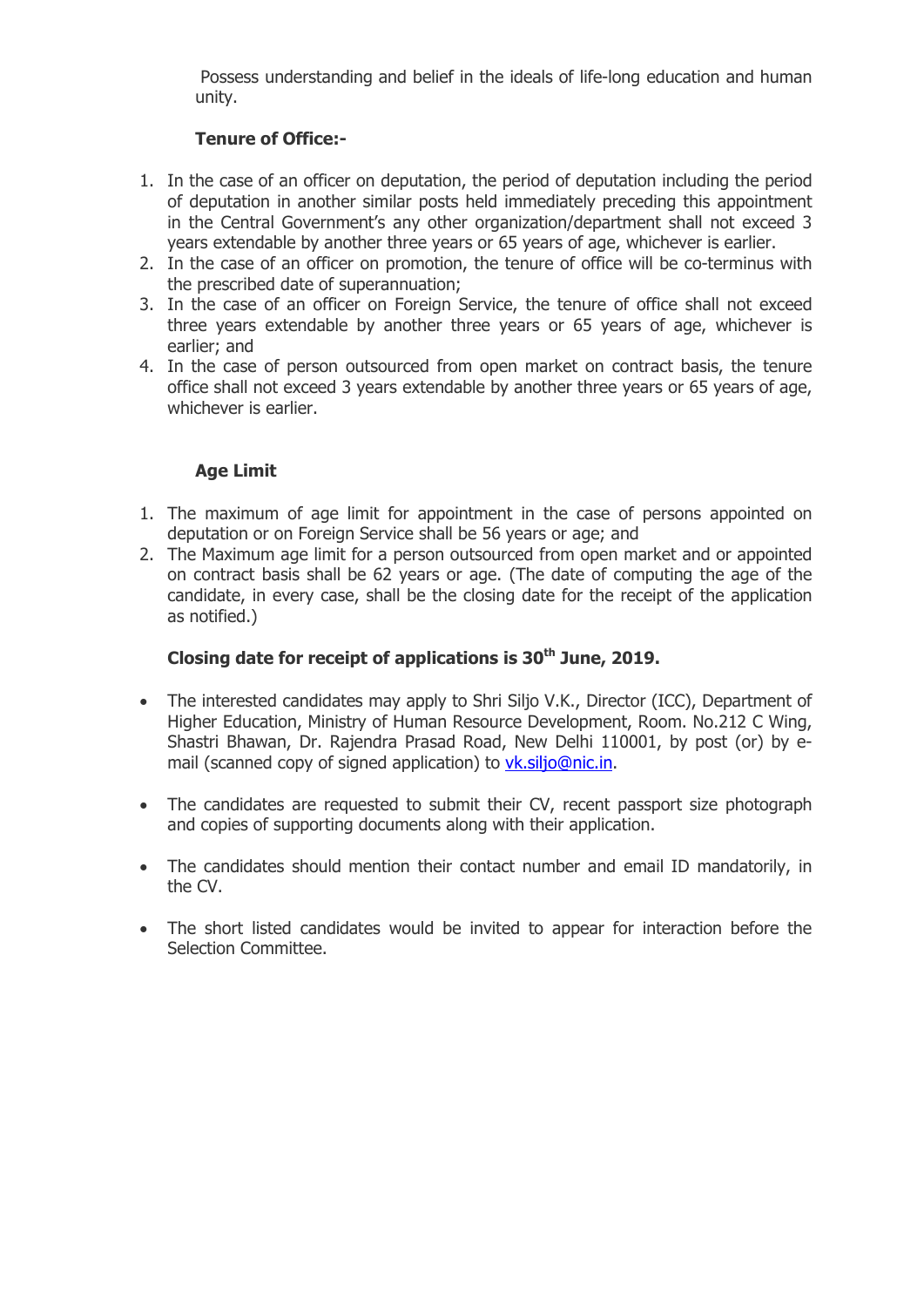# **भारत सरकार मानव संसाधन वकास मंालय उ चतर शा वभाग**

**................**

**1,44,200-2,18,200/-पये के वेतनमान (लेवल 14) (छठे सीपीसी के अनु सार पीबी-4 37,400-67,000 पये+ेड वेतन 10,000 पये के समक समान वेतनमान) म सचव, ऑरोवले फाउं डेशन के पद हेतु आवेदन प आमंत कए जाते ह।** 

**भत क रत इस कार है:-**

**भत के सम तौर-तरके:** 

## **1. तनयुित**

केंद्र, राज्यो तथा संघ शासित प्रदेशो के वे अधिकारी जिन्होने मूल सवर्ग/विभाग में नियमित आधार पर केंद्र सरकार के संयुक्त सचिव के समकक्ष पद पर न्यूनतम 3 वर्ष की सेवा की हो;

## **2. पदो नत :**

ऑरोविले प्रतिष्ठान की स्थापना में सेवारत वे अधिकारी जिन्होंने केंद्र सरकार के निदेशक/उप सचिव के समकक्ष पद पर नियमित आधार पर न्यूनतम 8 वर्ष की सेवा की हो;

## **3. बाय सेवा म :**

केंद्र सरकार दवारा मान्यताप्राप्त विश्वविद्यालयों; केंद्र सरकार दवारा "सम-विश्वविदयालय" के रूप में घोषित संस्थाओं तथा केंद्र सरकार दवारा उच्चतर शिक्षा, अनुसंधान एवं प्रशिक्षण संस्थाओं के रूप में मान्यताप्राप्त संस्थाओं में सेवारत व्यक्ति जिन्होंने सदृश पदों पर नियमित आधार पर 3 वर्ष सेवा की हो;

## **4. संवदा के आधार पर :**

(क) (1) केंद्र, राज्यों और संघ शासित प्रदेशों तथा (2) विश्वविदयालयों, सम-विश्वविद्यालयो तथा मान्यताप्राप्त उच्चतर शिक्षा, अनुसंधान एव प्रशिक्षण संस्थाओ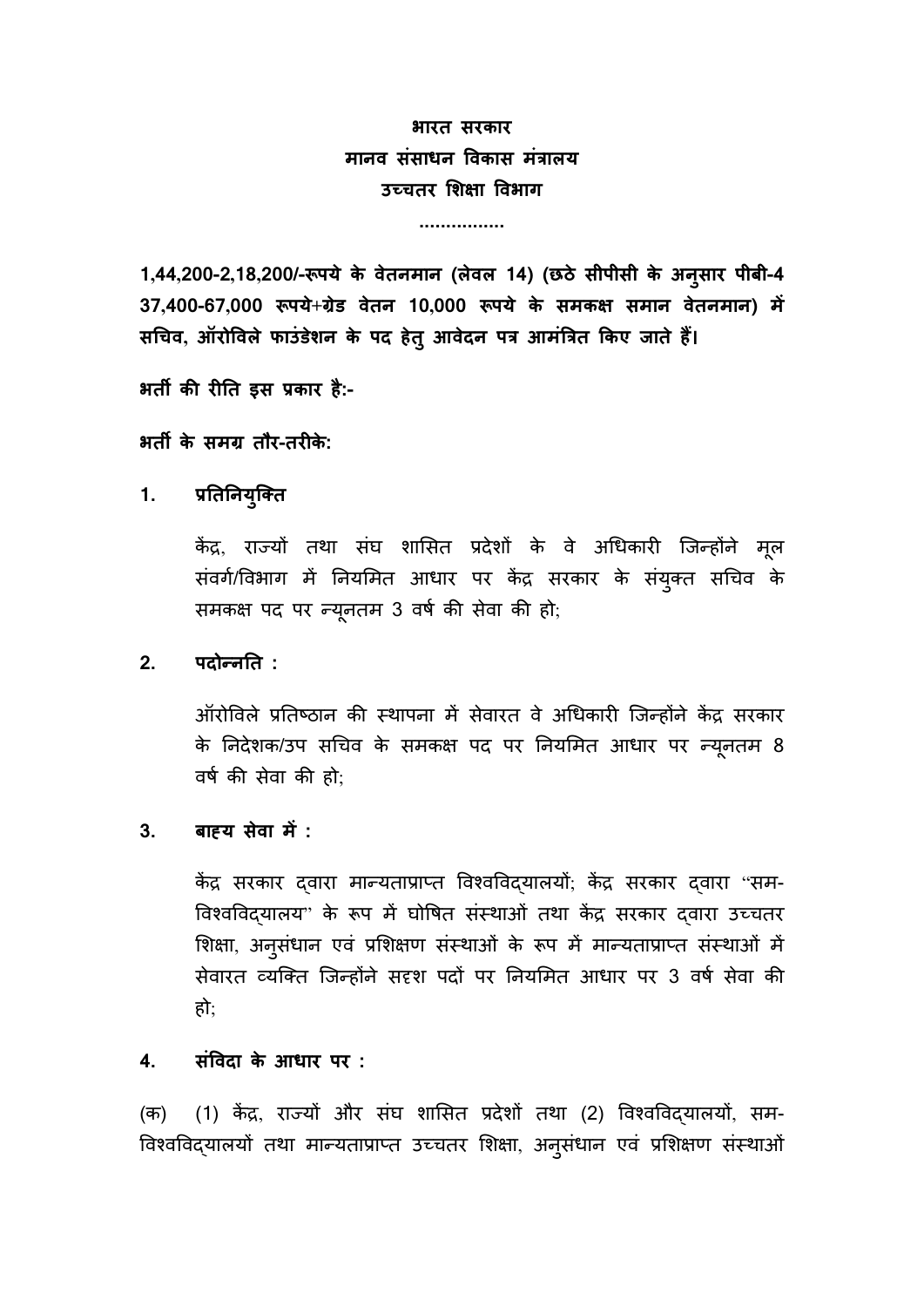से अधिवर्षिता की आयु होने अथवा सम्मानपूर्वक स्वैच्छिक आधार पर सेवानिवृत्ति लेने वाले यित; तथा

(ख) ऊपर के उप-पैरा (क) में उल्लिखित संस्थाओं के अलावा, किसी अन्य उच्च अध्ययन, अनुसंधान तथा/अथवा प्रशिक्षण सस्थाओं में सेवारत व्यक्ति।

## **अहताएं:**

**1. अनवाय :**

वित्तीय प्रशासन सहित प्रशासन का न्यूनतम 10 वर्ष का कार्य अनुभव अथवा किसी अनुमोदित विश्वविद्यालय या किसी अनुमोदित उच्चतर अध्ययन और/या प्रशिक्षण संस्था में रीडर या समतुल्य पद पर 10 वर्ष का शिक्षण और/या अनु संधान और शासनक अनु भव।

## **2. वांछनीय:**

आजीवन शिक्षा एवं मानव एकता के आदर्शों में अच्छी समझ-बूझ और आस्था रखने वाले यित।

## **पद का कायकाल :-**

- 1. प्रतिनियुक्ति पर अधिकारी के मामले में प्रतिनियुक्ति की अवधि, इस नियुक्ति से ठीक पहले केंद्र सरकार के किसी अन्य संगठन/विभाग में अन्य समकक्ष पद पर की गई प्रतिनियुक्ति सहित सामान्यत: 3 वर्ष से अधिक नहीं होगी, जो अगले तीन वर्ष तक अथवा 65 वर्ष की आयु तक, जो भी पहले हो, बढ़ाई जा सकती है।
- 2. पदोन्नति पर अधिकारी के मामले में, कार्यकाल अधिवर्षिता की निर्धारित तिथि के साथ समाप्त होगा।
- 3. बाहय सेवा में किसी अधिकारी के मामले में कार्यकाल तीन वर्ष से अधिक नहीं होगा, जो अगले तीन वर्ष तक अथवा 65 वर्ष की आयु तक, जो भी पहले हो, बढ़ाया जा सकता है।
- 4. संवदा के आधार पर खु ले बाजार से आउटसोस कए गए यित के मामले म कायकाल तीन वष से अधक नहं होगा, जो अगले 3 वष तक अथवा 65 वष की आयु तक, जो भी पहले हो, बढ़ाया जा सकता है।